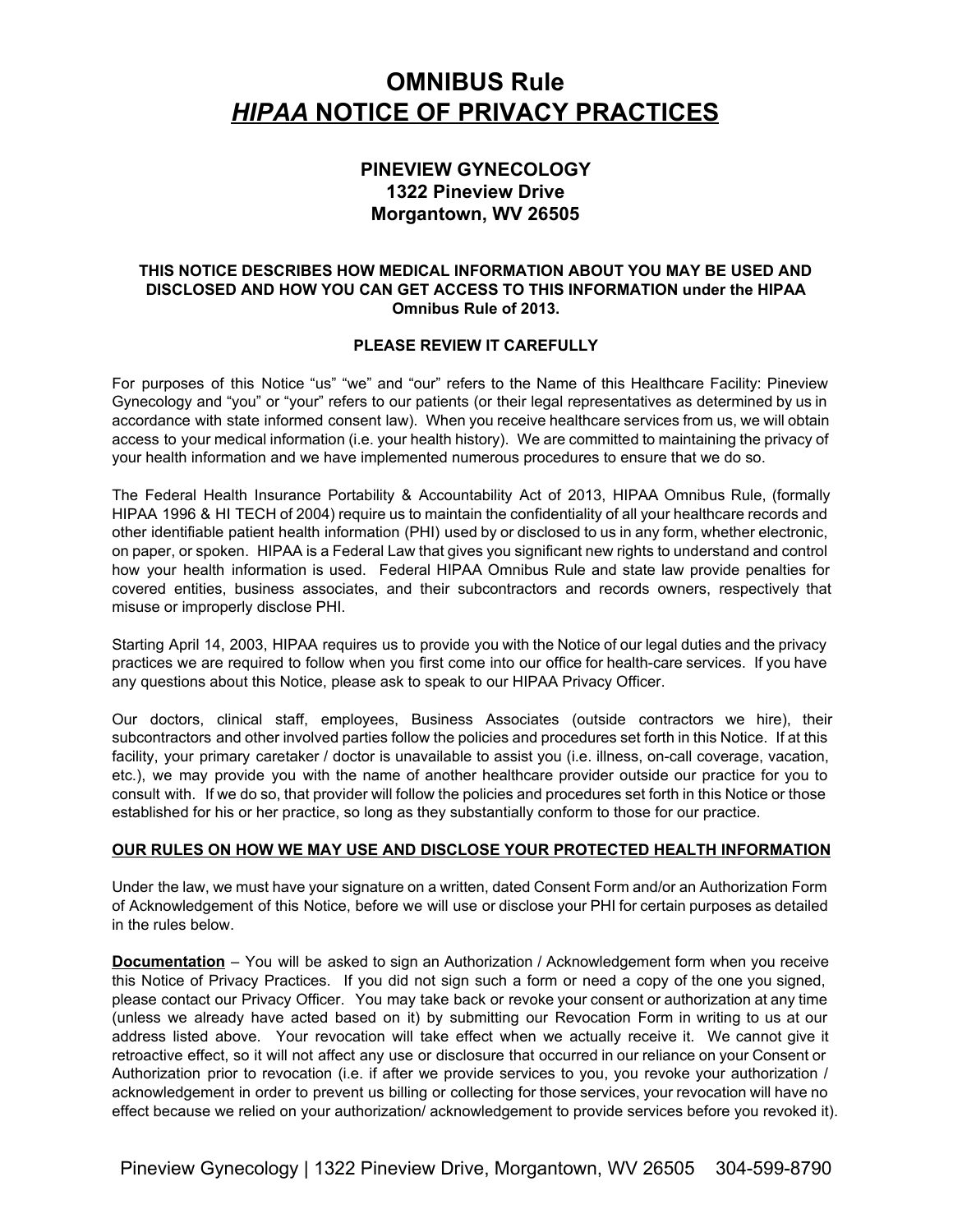**General Rule** – If you do not sign our authorization/ acknowledgement form or if you revoke it, as a general rule (subject to exceptions described below under "Healthcare Treatment, Payment and Operations Rule" and "Special Rules"), we cannot in any manner use or disclose to anyone (excluding you, but including payers and Business Associates) your PHI or any other information in your medical record. By law, we are unable to submit claims to payers under assignment of benefits without your signature on our authorization/ acknowledgement form. You will however be able to restrict disclosures to your insurance carrier for services for which you wish to pay "out of pocket" under the new Omnibus Rule. We will not condition treatment on you signing an authorization / acknowledgement, but we may be forced to decline you as a new patient or discontinue you as an active patient if you choose not to sign the authorization/ acknowledgement or revoke it.

#### **Healthcare Treatment, Payment and Operations Rule**

With your signed consent, we may use or disclose your PHI in order:

To provide you with or coordinate healthcare treatment and services. For example, we may review your health history form to form a diagnosis and treatment plan, consult with other doctors about your care, delegate tasks to ancillary staff, call in prescriptions to your pharmacy, disclose needed information to your family or others so they may assist you with home care, arrange appointments with other healthcare providers, schedule lab work for you, etc.

To bill or collect payment from you, an insurance company, a managed-care organization, a health benefits plan or another third party. For example, we may need to verify your insurance coverage, submit your PHI on claim forms in order to get reimbursed for our services, obtain pre-treatment estimates or prior authorizations from your health plan or provide your x-rays because your health plan requires them for payment; Remember, you will be able to restrict disclosures to your insurance carrier for services for which you wish to pay "out of pocket" under this new Omnibus Rule.

To run our office, assess the quality of care our patients receive and provide you with customer service. For example, to improve efficiency and reduce costs associated with missed appointments, we may contact you by telephone, mail or otherwise remind you of scheduled appointments, we may leave messages with whomever answers your telephone or email to contact us (but we will not give out detailed PHI), we may call you by name from the waiting room, we may ask you to put your name on a sign-in sheet, (we will cover your name just after checking you in), we may tell you about or recommend health-related products and complementary or alternative treatments that may interest you, we may review your PHI to evaluate our staff's performance, or our Privacy Officer may review your records to assist you with complaints. If you prefer that we not contact you with appointment reminders or information about treatment alternatives or health-related products and services, please notify us in writing at our address listed above and we will not use or disclose your PHI for these purposes.

New HIPAA Omnibus Rule does not require that we provide the above notice regarding Appointment Reminders, Treatment Information or Health Benefits, but we are including these as a courtesy so you understand our business practices with regards to your (PHI) protected health information.

Additionally you should be made aware of these protection laws on your behalf, under the new HIPAA Omnibus Rule:

That **Health Insurance plans** that underwrite cannot use or disclose genetic information for underwriting purposes (this excludes certain long-term care plans). Health plans that post their NOPPs on their web sites must post these Omnibus Rule changes on their sites by the effective date of the Omnibus Rule, as well as notify you by US Mail by the Omnibus Rules effective date. Plans that do not post their NOPPs on their Web sites must provide you information about Omnibus Rule changes within 60 days of these federal revisions.

**Psychotherapy Notes** maintained by a healthcare provider, must state in their NOPPs that they can allow "use and disclosure" of such notes only with your written authorization.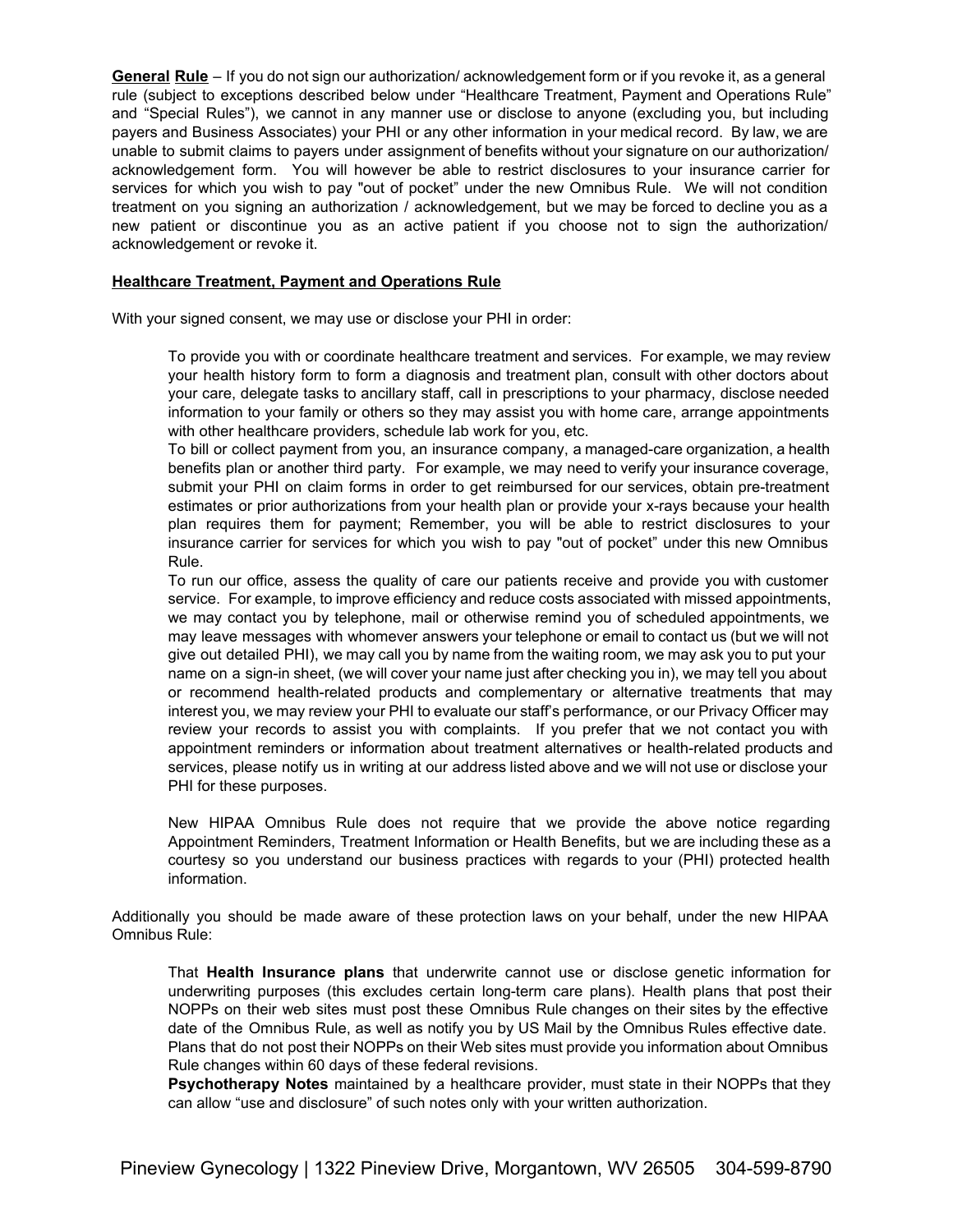## **Special Rules**

Notwithstanding anything else contained in this Notice, only in accordance with applicable HIPAA Omnibus Rule, and under strictly limited circumstances, we may use or disclose your PHI without your permission, consent or authorization for the following purposes:

When required under federal, state, or local law

When necessary, in emergencies, to prevent a serious threat to your health and safety or the health and safety of other persons

When necessary for public health reasons (i.e. prevention or control of disease, injury or disability, reporting information such as adverse reactions to anesthesia, ineffective or dangerous medications or products, suspected abuse, neglect or exploitation of children, disabled adults or the elderly, or domestic violence)

For federal or state government health-care oversight activities (i.e. civil rights laws, fraud and abuse investigations, audits, investigations, inspections, licensure or permitting, government programs, etc.)

For judicial and administrative proceedings and law enforcement purposes (i.e. in response to a warrant, subpoena or court order, by providing PHI to coroners, medical examiners and funeral directors to locate missing persons, identify deceased persons or determine cause of death)

For Worker's Compensation purposes (i.e. we may disclose your PHI if you have claimed health benefits for a work-related injury or illness)

For intelligence, counterintelligence or other national security purposes (i.e. Veterans Affairs, U.S. military command, other government authorities or foreign military authorities may require us to release PHI about you)

For organ and tissue donation (i.e. if you are an organ donor, we may release your PHI to organizations that handle organ, eye or tissue procurement, donation and transplantation)

For research projects approved by an Institutional Review Board or a privacy board to ensure confidentiality (i.e. if the researcher will have access to your PHI because involved in your clinical care, we will ask you to sign an authorization)

To create a collection of information that is "de-identified" (i.e. it does not personally identify you by name, distinguishing marks or otherwise and no longer can be connected to you)

To family members, friends and others, but only if you are present and verbally give permission. We give you an opportunity to object and if you do not, we reasonably assume, based on our

professional judgment and the surrounding circumstances, that you do not object (i.e. you bring someone with you into the operatory or exam room during treatment or into the conference area when we are discussing your PHI); we reasonably infer that it is in your best interest (i.e. to allow someone to pick up your records because they knew you were our patient and you asked them in writing with your signature to do so); or it is an emergency situation involving you or another person (i.e. your minor child or ward) and, respectively, you cannot consent to your care because you are incapable of doing so or you cannot consent to the other person's care because, after a reasonable attempt, we have been unable to locate you. In these emergency situations we may, based on our professional judgment and the surrounding circumstances, determine that disclosure is in the best interests of you or the other person, in which case we will disclose PHI, but only as it pertains to the care being provided and we will notify you of the disclosure as soon as possible after the care is completed. **As per HIPAA law 164.512(j) (i)… (A) Is necessary to prevent orlessen a serious orimminent threat** to the health and safety of a person or the public and (B) Is to person or persons reasonably able to prevent or **lessen that threat.**

## **Minimum Necessary Rule**

Our staff will not use or access your PHI unless it is necessary to do their jobs (i.e. doctors uninvolved in your care will not access your PHI; ancillary clinical staff caring for you will not access your billing information; billing staff will not access your PHI except as needed to complete the claim form for the latest visit; janitorial staff will not access your PHI). All of our team members are trained in HIPAA Privacy rules and sign strict Confidentiality Contracts with regards to protecting and keeping private your PHI. So do our Business Associates and their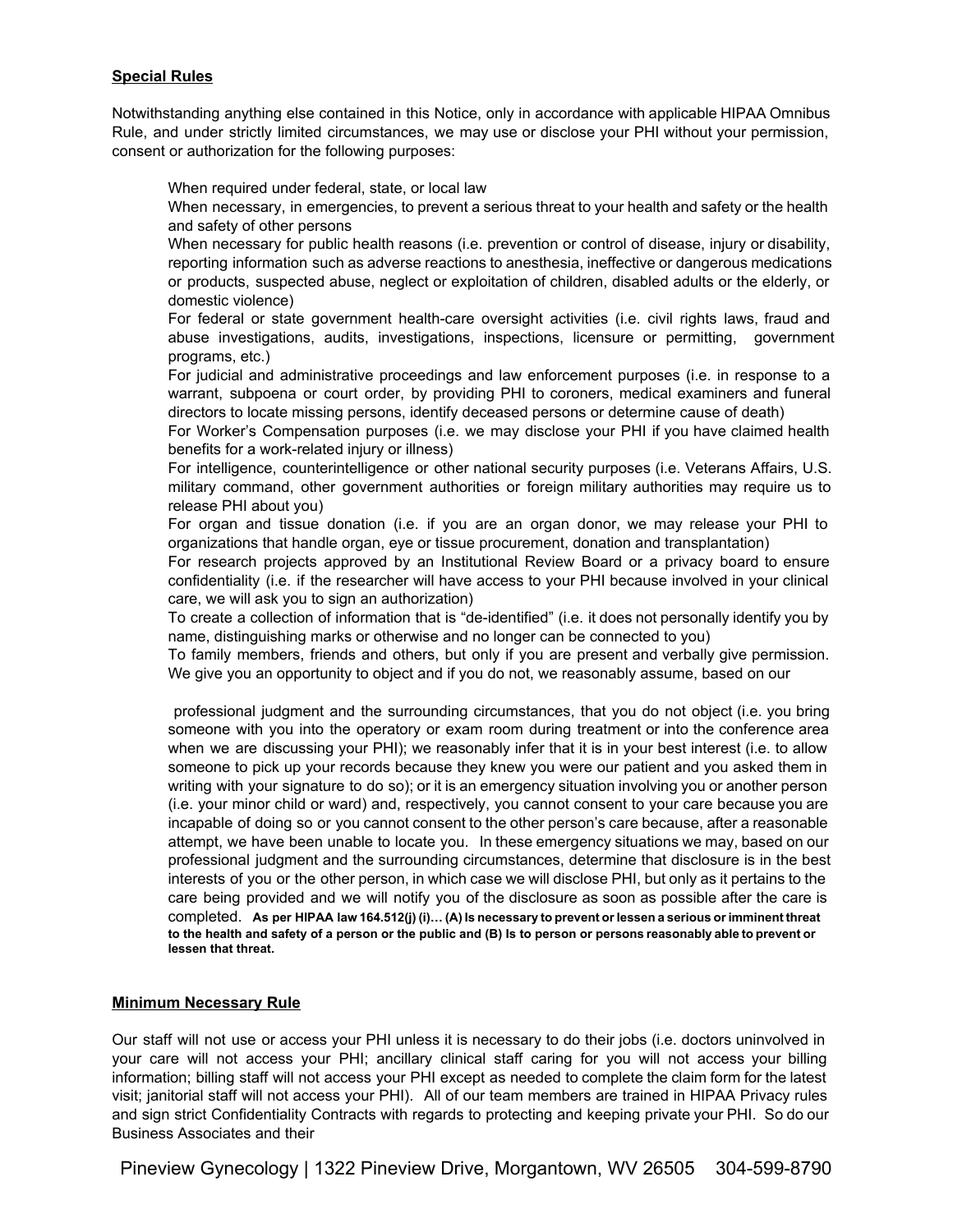Subcontractors. Know that your PHI is protected several layers deep with regards to our business relations. Also, we disclose to others outside our staff, only as much of your PHI as is necessary to accomplish the recipient's lawful purposes. Still in certain cases, we may use and disclose the entire contents of your medical record:

To you (and your legal representatives as stated above) and anyone else you list on a Consent or Authorization to receive a copy of your records

To healthcare providers for treatment purposes (i.e. making diagnosis and treatment decisions or agreeing with prior recommendations in the medical record)

To the U.S. Department of Health and Human Services (i.e. in connection with a HIPAA complaint) To others as required under federal or state law

To our privacy officer and others as necessary to resolve your complaint or accomplish your request under HIPAA (i.e. clerks who copy records need access to your entire medical record)

In accordance with HIPAA law, we presume that requests for disclosure of PHI from another Covered Entity (as defined in HIPAA) are for the minimum necessary amount of PHI to accomplish the requestor's purpose. Our Privacy Officer will individually review unusual or non-recurring requests for PHI to determine the minimum necessary amount of PHI and disclose only that. For non-routine requests or disclosures, our Privacy Officer will make a minimum necessary determination based on, but not limited to, the following factors:

The amount of information being disclosed The number of individuals or entities to whom the information is being disclosed The importance of the use or disclosure The likelihood of further disclosure Whether the same result could be achieved with de-identified information The technology available to protect confidentiality of the information The cost to implement administrative, technical and security procedures to protect confidentiality

If we believe that a request from others for disclosure of your entire medical record is unnecessary, we will ask the requestor to document why this is needed, retain that documentation and make it available to you upon request.

## **Incidental Disclosure Rule**

We will take reasonable administrative, technical and security safeguards to ensure the privacy of your PHI when we use or disclose it (i.e. we shred all paper containing PHI, require employees to speak with privacy precautions when discussing PHI with you, we use computer passwords and change them periodically (i.e. when an employee leaves us), we use firewall and router protection to the federal standard, we back up our PHI data off-site and encrypted to federal standard, we do not allow unauthorized access to areas where PHI is stored or filed and/or we have any unsupervised business associates sign Business Associate Confidentiality Agreements).

However, in the event that there is a breach in protecting your PHI, we will follow Federal Guide Lines to HIPAA Omnibus Rule Standard to first evaluate the breach situation using the Omnibus Rule, 4-Factor Formula for Breach Assessment. Then we will document the situation, retain copies of the situation on file, and report all breaches (other than low probability as prescribed by the Omnibus Rule) to the US Department of Health and Human Services at:

<http://www.hhs.gov/ocr/privacy/hipaa/administrative/breachnotificationrule/brinstruction.html>

We will also make proper notification to you and any other parties of significance as required by HIPAA Law.

## **Business Associate Rule**

Business Associates are defined as: an entity, (non-employee) that in the course of their work will directly / indirectly use, transmit, view, transport, hear, interpret, process or offer PHI for this Facility.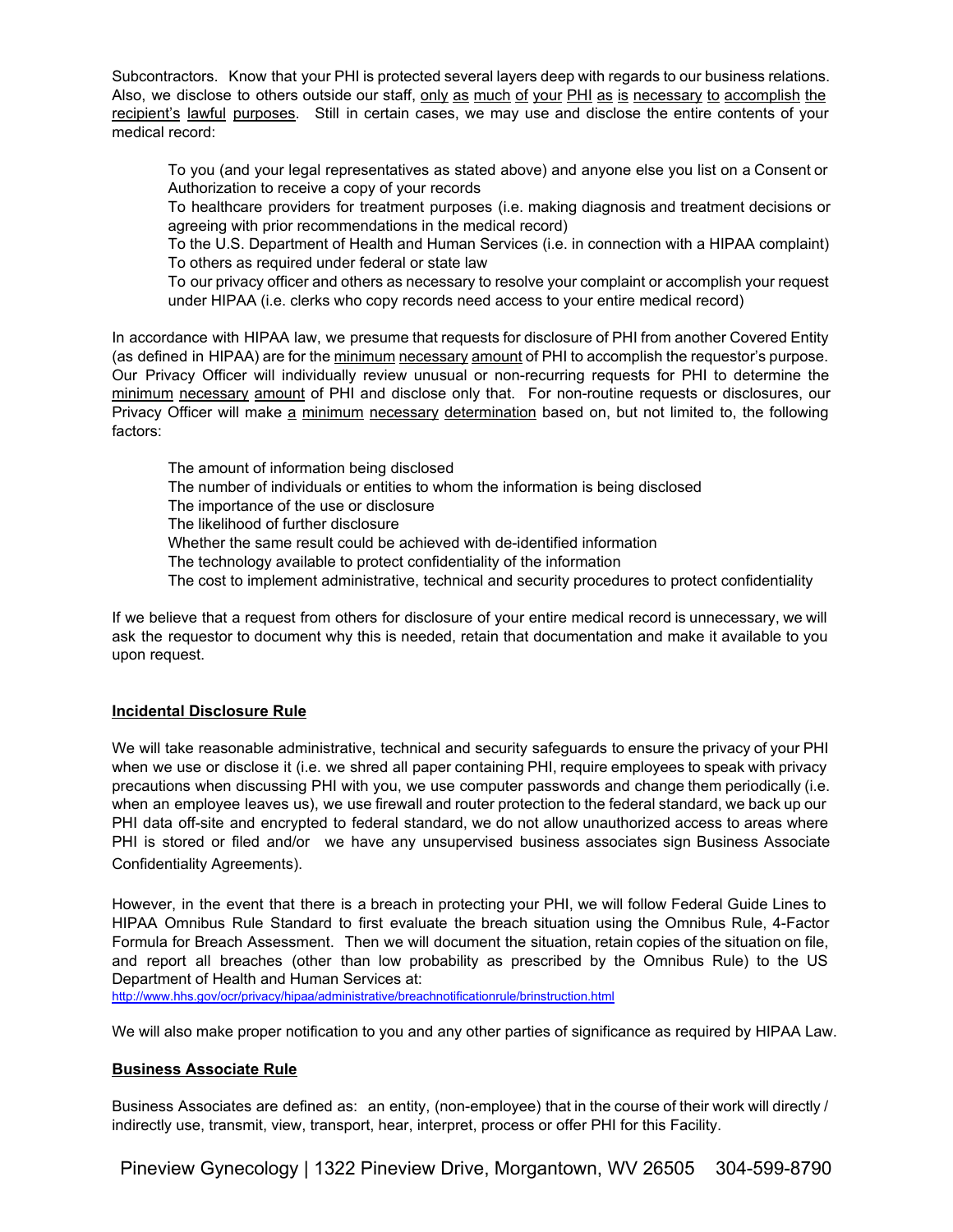Business Associates and other third parties (if any) that receive your PHI from us will be prohibited from re-disclosing it unless required to do so by law or you give prior express written consent to the re-disclosure. Nothing in our Business Associate agreement will allow our Business Associate to violate this re-disclosure prohibition. Under Omnibus Rule, Business Associates will sign a strict confidentiality agreement binding them to keep your PHI protected and report any compromise of such information to us, you and the United States Department of Health and Human Services, as well as other required entities. Our Business Associates will also follow Omnibus Rule and have any of their Subcontractors that may directly or indirectly have contact with your PHI, sign Confidentiality Agreements to Federal Omnibus Standard.

#### **Super-confidential Information Rule**

If we have PHI about you regarding communicable diseases, disease testing, alcohol or substance abuse diagnosis and treatment, or psychotherapy and mental health records (super-confidential information under the law), we will not disclose it under the General or Healthcare Treatment, Payment and Operations Rules (see above) without your first signing and properly completing our Consent form (i.e. you specifically must initial the type of super-confidential information we are allowed to disclose). If you do not specifically authorize disclosure by initialing the super-confidential information, we will not disclose it unless authorized under the Special Rules (see above) (i.e. we are required by law to disclose it). If we disclose super-confidential information (either because you have initialed the consent form or the Special Rules authorizing us to do so), we will comply with state and federal law that requires us to warn the recipient in writing that re-disclosure is prohibited.

## **Changes to Privacy Policies Rule**

We reserve the right to change our privacy practices (by changing the terms of this Notice) at any time as authorized by law. The changes will be effective immediately upon us making them. They will apply to all

PHI we create or receive in the future, as well as to all PHI created or received by us in the past (i.e. to PHI about you that we had before the changes took effect). If we make changes, we will post the changed Notice, along with its effective date, in our office and on our website. Also, upon request, you will be given a copy of our current Notice.

## **Authorization Rule**

We will not use or disclose your PHI for any purpose or to any person other than as stated in the rules above without your signature on our specifically worded, written Authorization / Acknowledgement Form (not a Consent or an Acknowledgement). If we need your Authorization, we must obtain it via a specific Authorization Form, which may be separate from any Authorization / Acknowledgement we may have obtained from you. We will not condition your treatment here on whether you sign the Authorization (or not).

## **MARKETING AND FUND RAISING RULES**

#### **Limitations on the disclosure of PHI regarding Remuneration**

The disclosure or sale of your PHI without authorization is prohibited. Under the new HIPAA Omnibus Rule, this would exclude disclosures for public health purposes, for treatment / payment for healthcare, for the sale, transfer, merger, or consolidation of all or part of this facility and for related due diligence, to any of our Business Associates, in connection with the business associate's performance of activities for this facility, to a patient or beneficiary upon request, and as required by law. In addition, the disclosure of your PHI for research purposes or for any other purpose permitted by HIPAA will not be considered a prohibited disclosure if the only reimbursement received is "a reasonable, cost-based fee" to cover the cost to prepare and transmit your PHI which would be expressly permitted by law. Notably, under the Omnibus Rule, an authorization to disclose PHI must state that the disclosure will result in remuneration to the Covered Entity. Notwithstanding the changes in the Omnibus Rule, the disclosure of limited data sets (a form of PHI with a number of identifiers removed in accordance with specific HIPAA requirements) for remuneration pursuant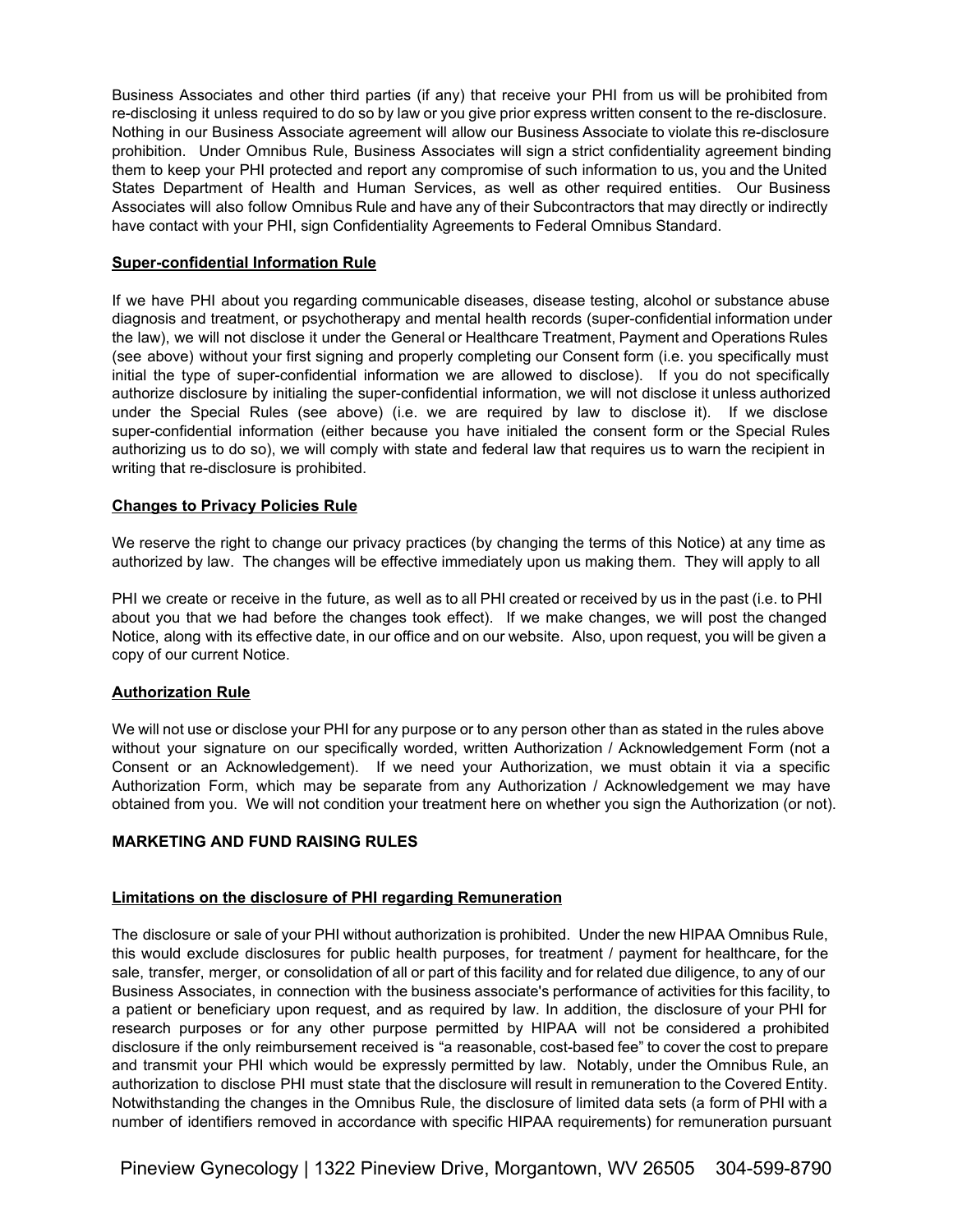to existing agreements is permissible until September 22, 2014, so long as the agreement is not modified within one year before that date.

## **Limitation on the Use of PHI for Paid Marketing**

We will, in accordance with Federal and State Laws, obtain your written authorization to use or disclose your PHI for marketing purposes, (i.e.: to use your photo in ads) but not for activities that constitute treatment or healthcare operations. To clarify, *Marketing* is defined by HIPAA's Omnibus Rule, as "a communication about a product or service that encourages recipients . . . to purchase or use the product or service." Under the Omnibus Rule, we will obtain a written authorization from you prior to recommending you to an alternative therapist, or non-associated Healthcare Covered Entity.

Under Omnibus Rule we will obtain your written authorization prior to using your PHI or making any

treatment or healthcare recommendations, should financial remuneration for making the communication be involved from a third party whose product or service we might promote (i.e.: businesses offering this facility incentives to promote their products or services to you). This will also apply to our Business Associate who may receive such remuneration for making a treatment or healthcare recommendations to you. All such recommendations will be limited without your expressed written permission.

We must clarify to you that financial remuneration does not include "as in-kind payments" and payments for a purpose to implement a disease management program. Any promotional gifts of nominal value are not subject to the authorization requirement, and we will abide by the set terms of the law to accept or reject these.

The only exclusion to this would include: "refill reminders", so long as the remuneration for making such a communication is "reasonably related to our cost" for making such a communication. In accordance with law, this facility and our Business Associates will only ever seek reimbursement from you for permissible costs that include: labor, supplies, and postage. Please note that "generic equivalents" , "adherence to take medication as directed" and "self-administered drug or delivery system communications" are all considered to be "refill reminders."

Face-to-face marketing communications, such as sharing with you, a written product brochure or pamphlet, is permissible under current HIPAA Law.

#### **Flexibility on the Use of PHI for Fundraising**

Under the HIPAA Omnibus Rule use of PHI is more flexible and does not require your authorization should we choose to include you in any fund raising efforts attempted at this facility? However, we will offer the opportunity for you to "opt out" of receiving future fundraising communications. Simply let us know that you want to "opt out" of such situations. There will be a statement on your *HIPAA Patient Acknowledgement Form* where you can choose to "opt out". Our commitment to care and treat you will in no way effect your decision to participate or not participate in our fund raising efforts.

#### **Improvements to Requirements for Authorizations Related to Research**

Under HIPAA Omnibus Rule, we may seek authorizations from you for the use of your PHI for future research. However, we would have to make clear what those uses are in detail.

Also, if we request of you a compound authorization with regards to research, this facility would clarify that when a compound authorization is used, and research-related treatment is conditioned upon your authorization, the compound authorization will differentiate between the conditioned and unconditioned components.

## **YOUR RIGHTS REGARDING YOUR PROTECTED HEALTH INFORMATION**

If you got this Notice via email or website, you have the right to get, at any time, a paper copy by asking our Privacy Officer. Also, you have the following additional rights regarding PHI we maintain about you: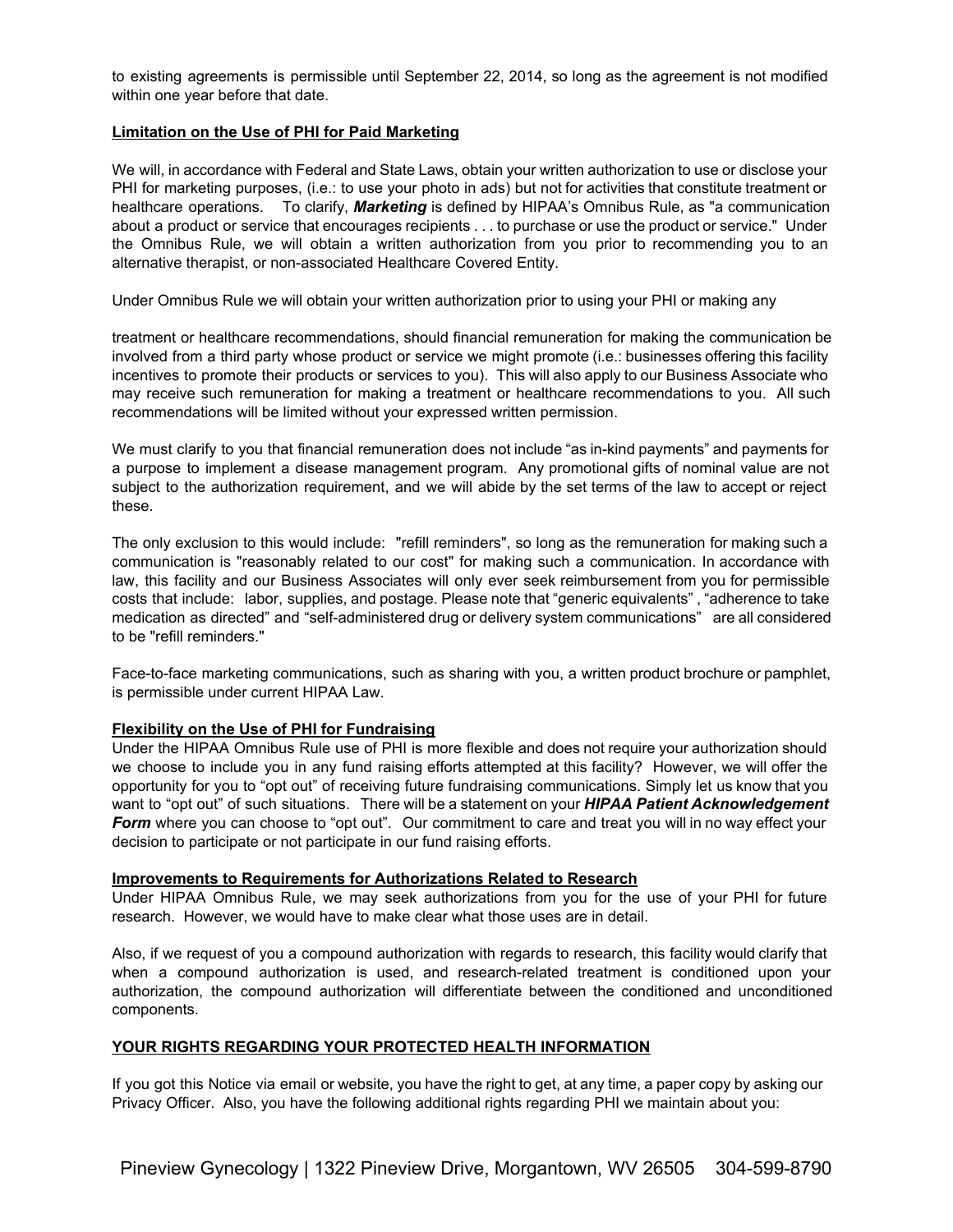## **To Inspect and Copy**

You have the right to see and get a copy of your PHI including, but not limited to, medical and billing records by submitting a written request to our Privacy Officer. Original records will not leave the premises, will be available for inspection only during our regular business hours, and only if our Privacy Officer is present at all times. You may ask us to give you the copies in a format other than photocopies (and we will do so unless we determine that it is impractical) or ask us to prepare a summary in lieu of the

copies. We may charge you a fee not to exceed state law to recover our costs (including postage, supplies, and staff time as applicable, but excluding staff time for search and retrieval) to duplicate or summarize your PHI. We will not condition release of the copies on summary of payment of your outstanding balance for professional services if you have one). We will comply with Federal Law to provide your PHI in an electronic format within the 30 days, to Federal specification, when you provide us with proper written request. Paper copy will also be made available. We will respond to requests in a timely manner, without delay for legal review, or, in less than thirty days if submitted in writing, and in ten business days or less if malpractice litigation or pre-suit production is involved. We may deny your request in certain limited circumstances (i.e. we do not have the PHI, it came from a confidential source, etc.). If we deny your request, you may ask for a review of that decision. If required by law, we will select a licensed health-care professional (other than the person who denied your request initially) to review the denial and we will follow his or her decision. If we select a licensed healthcare professional who is not affiliated with us, we will ensure a Business Associate Agreement is executed that prevents re-disclosure of your PHI without your consent by that outside professional.

## **To Request Amendment / Correction**

If another doctor involved in your care tells us in writing to change your PHI, we will do so as expeditiously as possible upon receipt of the changes and will send you written confirmation that we have made the changes. If you think PHI we have about you is incorrect, or that something important is missing from your records, you may ask us to amend or correct it (so long as we have it) by submitting a "**Request for Amendment / Correction"** form to our Privacy Officer. We will act on your request within 30 days from receipt but we may extend our response time (within the 30-day period) no more than once and by no more than 30 days, or as per Federal Law allowances, in which case we will notify you in writing why and when we will be able to respond. If we grant your request, we will let you know within five business days, make the changes by noting (not deleting) what is incorrect or incomplete and adding to it the changed language, and send the changes within 5 business days to persons you ask us to and persons we know may rely on incorrect or incomplete PHI to your detriment (or already have). We may deny your request under certain circumstances (i.e. it is not in writing, it does not give a reason why you want the change, we did not create the PHI you want changed (and the entity that did can be contacted), it was compiled for use in litigation, or we determine it is accurate and complete). If we deny your request, we will (in writing within 5 business days) tell you why and how to file a complaint with us if you disagree, that you may submit a written disagreement with our denial (and we may submit a written rebuttal and give you a copy of it), that you may ask us to disclose your initial request and our denial when we make future disclosure of PHI pertaining to your request, and that you may complain to us and the U.S. Department of Health and Human Services.

## **To an Accounting of Disclosures**

You may ask us for a list of those who got your PHI from us by submitting a "**Request for Accounting of Disclosures**" form to us. The list will not cover some disclosures (i.e. PHI given to you, given to your legal representative, given to others for treatment, payment or health-care-operations purposes). Your request must state in what form you want the list (i.e. paper or electronically) and the time period you want us to cover, which may be up to but not more than the last six years (excluding dates before April 14, 2003). If you ask us for this list more than once in a 12-month period, we may charge you a reasonable, cost-based fee to respond, in which case we will tell you the cost before we incur it and let you choose if you want to withdraw or modify your request to avoid the cost.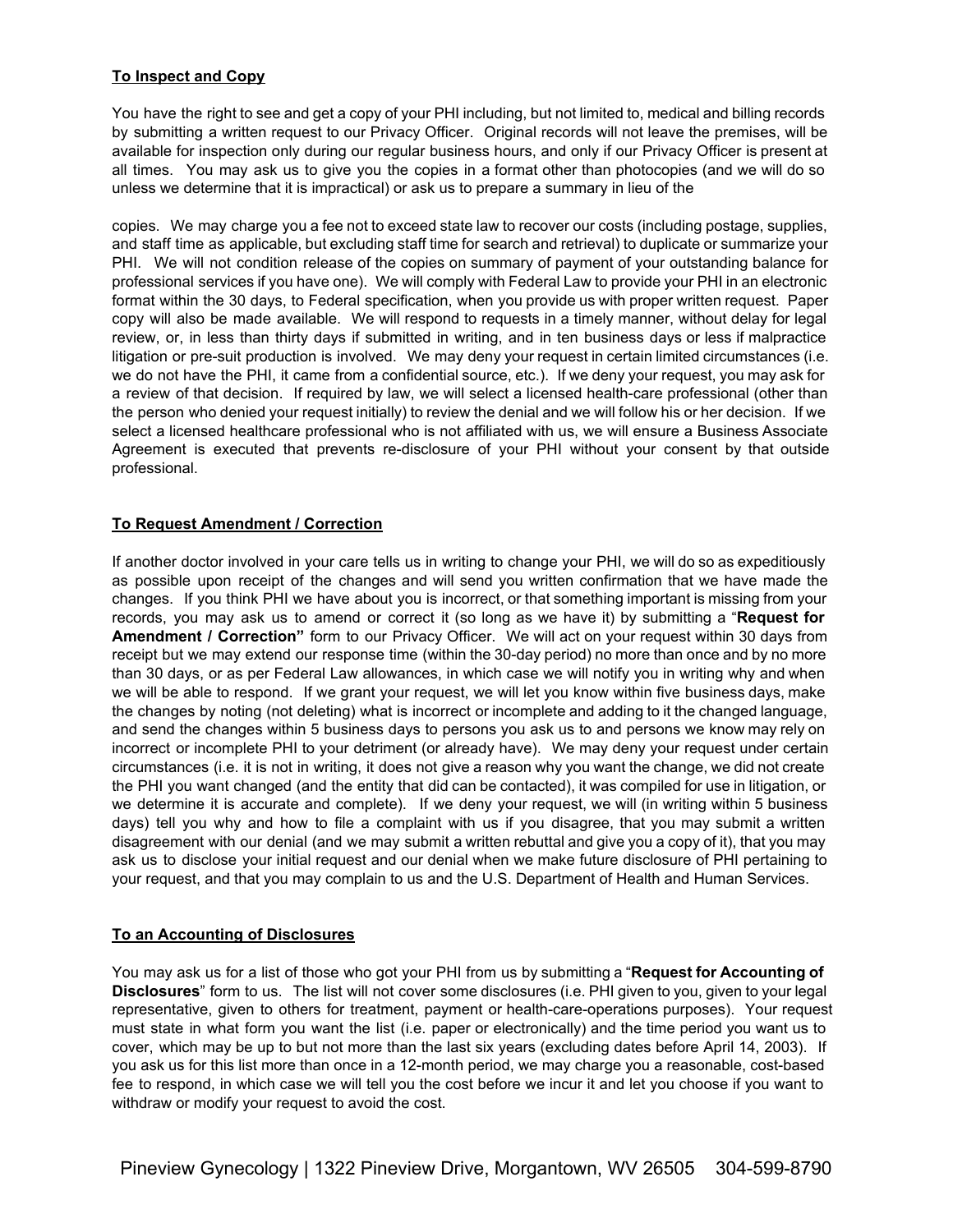## **To Request Restrictions**

You may ask us to limit how your PHI is used and disclosed (i.e. in addition to our rules as set forth in this Notice) by submitting a written "**Request for Restrictions on Use, Disclosure**" form to us (i.e. you may not want us to disclose your surgery to family members or friends involved in paying for our services or providing your home care). If we agree to these additional limitations, we will follow them except in an emergency where we will not have time to check for limitations. Also, in some circumstances we may be unable to grant your request (i.e. we are required by law to use or disclose your PHI in a manner that you want restricted, you signed an Authorization Form, which you may revoke, that allows us to use or disclose your PHI in the manner you want restricted; in an emergency).

## **To Request Alternative Communications**

You may ask us to communicate with you in a different way or at a different place by submitting a written "**Request for Alternative Communication**" Form to us. We will not ask you why and we will accommodate all reasonable requests (which may include: to send appointment reminders in closed envelopes rather than by postcards, to send your PHI to a post office box instead of your home address, to communicate with you at a telephone number other than your home number). You must tell us the alternative means or location you want us to use and explain to our satisfaction how payment to us will be made if we communicate with you as you request.

## **To Complain or Get More Information**

We will follow our rules as set forth in this Notice. If you want more information or if you believe your privacy rights have been violated (i.e. you disagree with a decision of ours about inspection / copying, amendment / correction, accounting of disclosures, restrictions or alternative communications), we want to make it right. We never will penalize you for filing a complaint. To do so, please file a formal, written complaint within 180 days with:

The U.S. Department of Health & Human Services Office of Civil Rights 200 Independence Ave., S.W. Washington, DC 20201 877.696.6775

Or, submit a written Complaint form to us at the following address:

| Our Privacy Officer: | Barbie Hawthorne/Brooke Rhodes |
|----------------------|--------------------------------|
| Office Name:         | Pineview Gynecology            |
| Office Address:      | 1322 Pineview Drive            |
|                      | Morgantown, WV 26505           |
| Office Phone:        | $(304)$ 599-8790               |
| Office Fax:          | (304) 599-8795                 |

You may get your "**HIPAA Complaint"** form by calling our privacy officer.

These privacy practices are in accordance with the original HIPAA enforcement effective April 14, 2003, and undated to Omnibus Rule effective March 26, 2013 and will remain in effect until we replace them as specified by Federal and/or State Law.